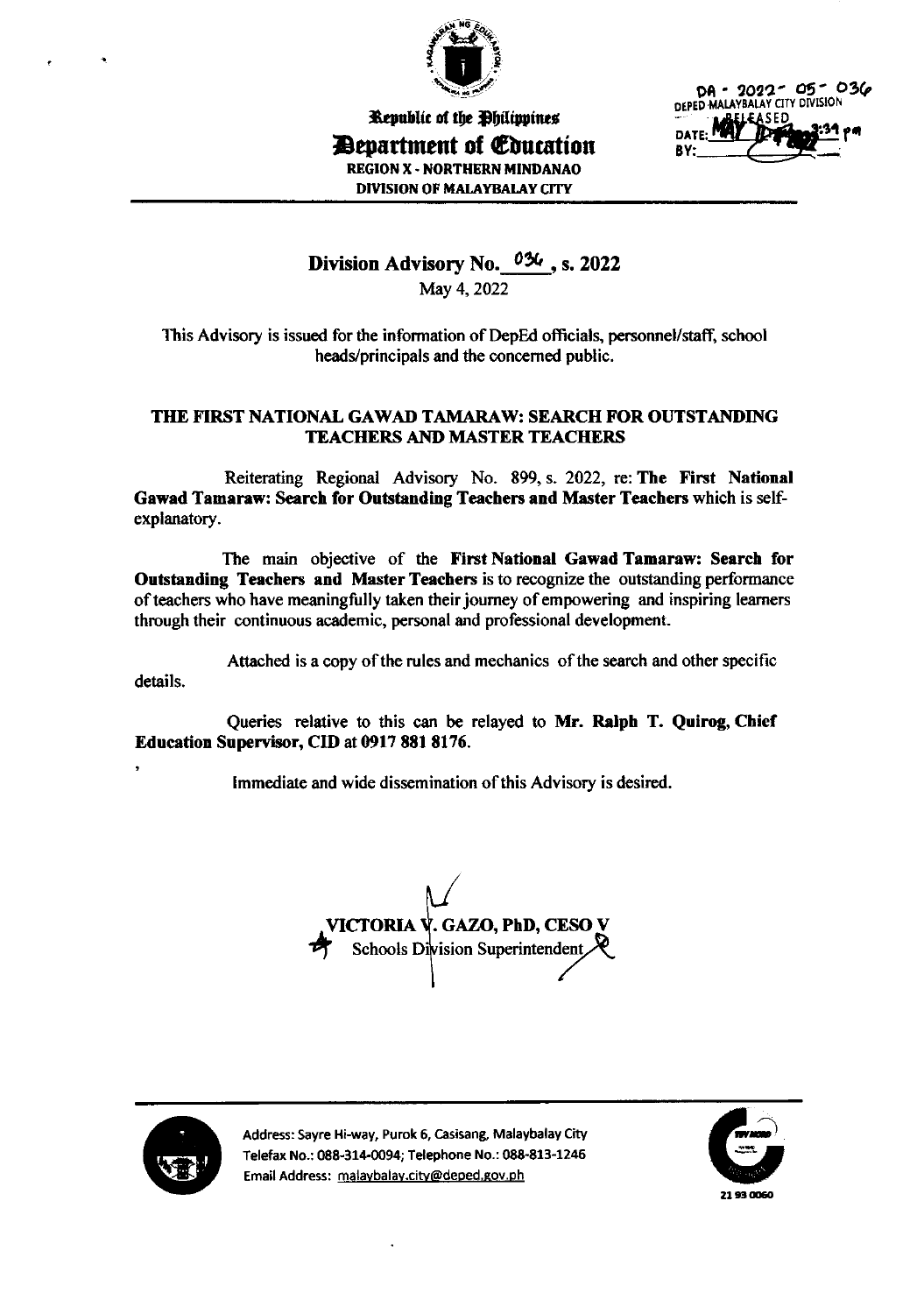

2074

Republic of the Ohilippines **Department of Education REGION X - NORTHERN MINDANAO** 

 $\boldsymbol{\mathcal{L}}$ |v|n

Regional Advisory No. 69, s. 2022 April 28, 2022 Complying with DepEd Order No. 8, s. 2013, this Office issues this Advisory not for endorsement per DO 28, s. 2001, but for the information of DepEd officials, personnel/staff, and the concerned public. (Visit deped10.com)

## THE FIRST NATIONAL GAWAD TAMARAW: SEARCH FOR OUTSTANDING TEACHERS AND MASTER TEACHERS

The Pandaigdigang Samahan na Nagpapahalaga sa Propesyonal na Paglago, Ink. will host the First National Gawad Tamaraw: Search for Outstanding Teachers and Master Teachers to recognize the outstanding performance of teachers who have meaningfully taken their journey of empowering and inspiring learners through their continuous academic, personal, and professional development.

The event will be streamed through the Pandaigdigang Samahan na Nagpapahalaga sa Propesyonal na Paglago, Ink. official Facebook page.

The participation of both public and private schools shall be on a voluntary basis. As such, the participants themselves shall shoulder any registration fees and travel/incidental expenses. Further, their participation shall be subject to the no-disruption-of-classes policy stipulated in DepEd Order No. 9, s. 2005 titled Instituting Measures to Increase Engaged Time-on-Task and Ensuring Compliance therewith, Section 3 of Republic Act No. 5546 (Policy on Contributions), and DepEd Order No. 66, s. 2017 (Policy on Off-**Campus Activities).** 

Attached is a copy of the rules and mechanics of the search and other specific details.

This Office directs the immediate and wide dissemination of this Advisory.

ATCH: As stated<br>To be indicated in the <u>Perpetual Index</u> undertine following subjects: **INVITATIONS AWARDS** 

HRDD/beckv



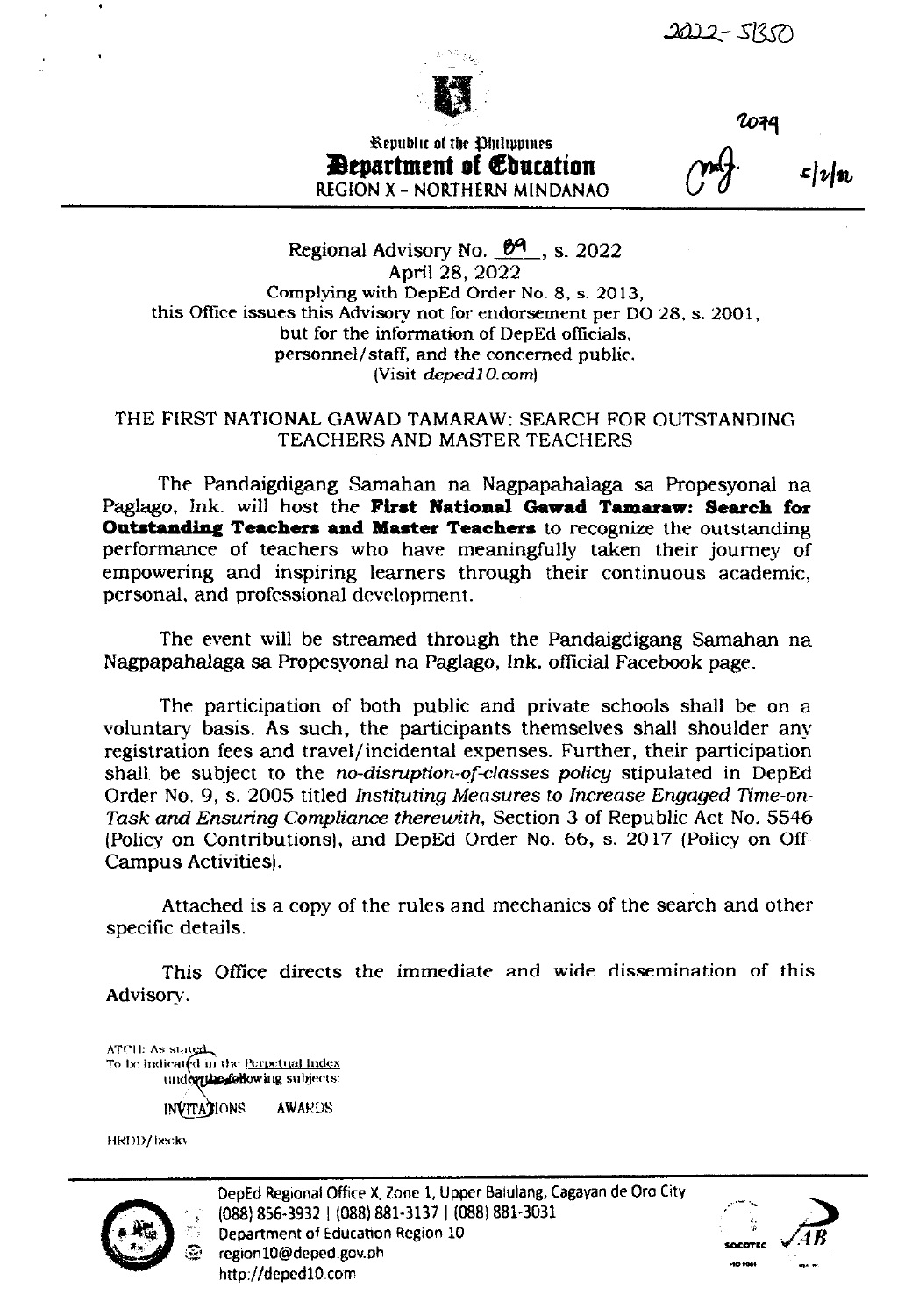**Enclosure No. 1** 

 $\pmb{\epsilon}$ 

#### **Directions:**

Accomplish the nomination form and attach a one-page write-up (A4 size bond paper, single space) about the nominee and why the nominee deserves the award.

## **NOMINATION FORM**

## 1st NATIONAL GAWAD TAMARAW: SEARCH FOR OUTSTANDING **TEACHERS AND MASTER TEACHERS**

THE SCREENING AND SELECTION COMMITTEE

Pandaigdigang Samahan na Nagpapahalaga sa Propesyonal na Paglago, Ink. Mamburao, Occidental Mindoro

Recent 2x2

picture

of the nominee

Sir/Madam:

After reviewing the rules and criteria for the 1<sup>st</sup> National Gawad Tamaraw: Search for Outstanding Teachers and Master Teachers, I hereby nominate:

Name of Nominee

Category \_\_\_\_\_\_

I hereby certify that, to the best of my knowledge, the information contained in the accompanying supporting documents are true and correct.

The Nominee and the undersigned understand that the decision of the Screening and Selection Committee is final and that we agree to abide by it.

| Name of Nominator | Position<br>____ |  |
|-------------------|------------------|--|
|                   |                  |  |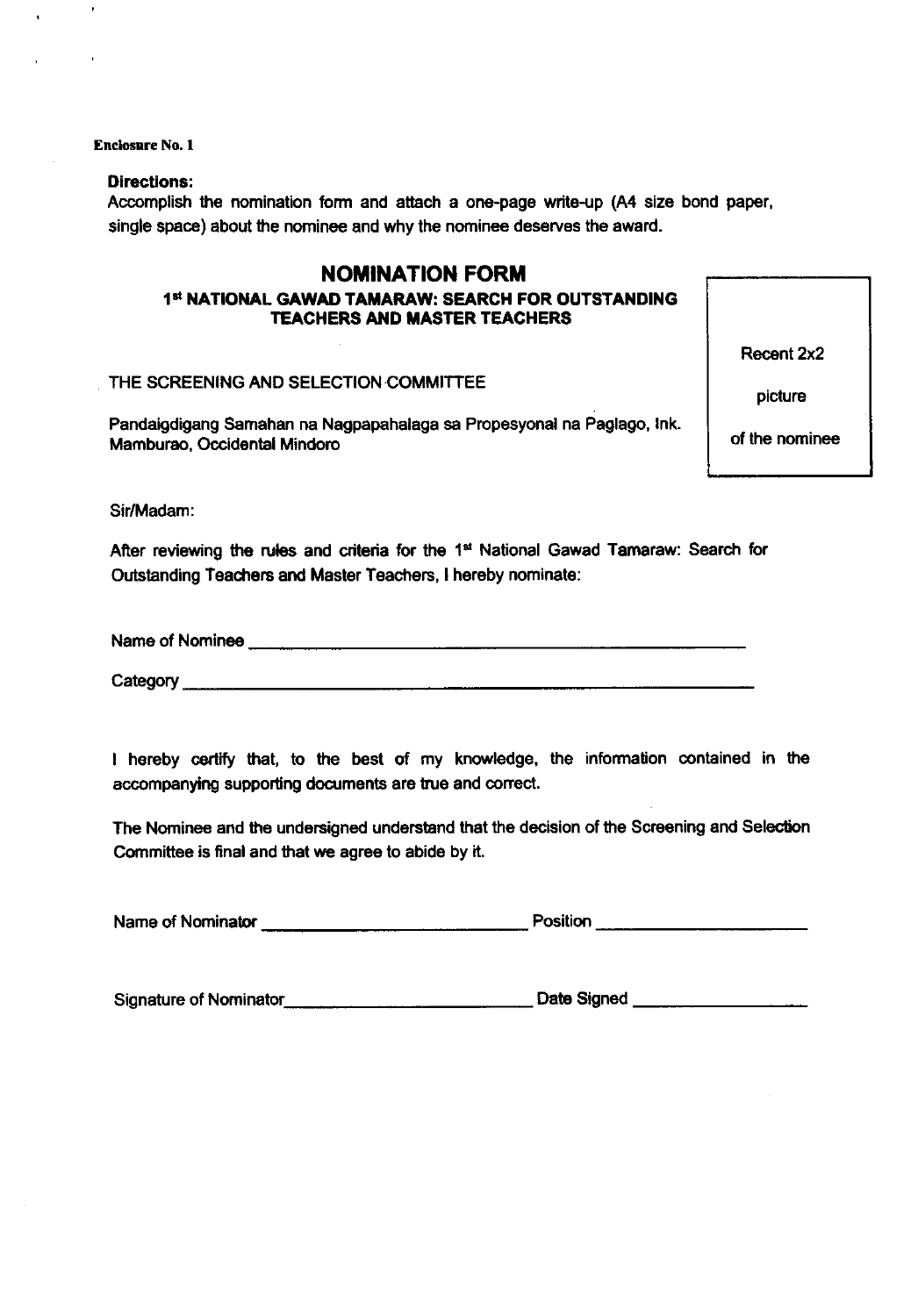#### Enclosure No. 2

## **RULES AND MECHANICS** 1st NATIONAL GAWAD TAMARAW: SEARCH FOR OUTSTANDING TEACHERS **AND MASTER TEACHERS**

#### I, WHAT ARE THE AWARDS?

There are two (2) awards for the two categories: one (1) in the Teacher Category and one (1) in the Master Teacher Category. The Screening and Selection Committee may choose not to give awards in any of the categories if the candidate/s fall short of the standards set by the Committee. The committee may also revoke an award given should the winner be found to have committed falsification of documents submitted or have been found guilty of any case that was pending during the search period.

#### **Teacher Category: Outstanding Teacher** Master Teacher Category: Outstanding Master Teacher

#### II. WHO ARE ELIGIBLE TO JOIN?

#### A. Teachers and Master Teachers:

#### The nomlnee:

- 1. Must be a model of morality and integrity both in public and private life;
- 2. Must have good human relations in the school and in the community;
- 3. Must be a Filipino citizen teaching in the elementary or secondary levels, or handling dasses under the altemative leaming system, with full-time or permanent appointment and full teaching load;
- 4. Must have Very Satisfactory performance ratings for the last three (3) rating periods;
- 5. Have not beeri found guilty of any administrative or criminal offense; and
- 6. Must be a member of Pandaigdigang Samahan na Nagpapahalaga sa Propesyonal na Peglago, lnk.

#### III. WHO ARE NOT QUALIFIED?

1. Teachers and Master Teachers who have been suspended for any administrative or criminal ofiense.

### **IV. WHO CAN NOMINATE?**

- ) Public Schools District Supervisors ) Cluster Heads }, Principals
- 
- 
- > School Heads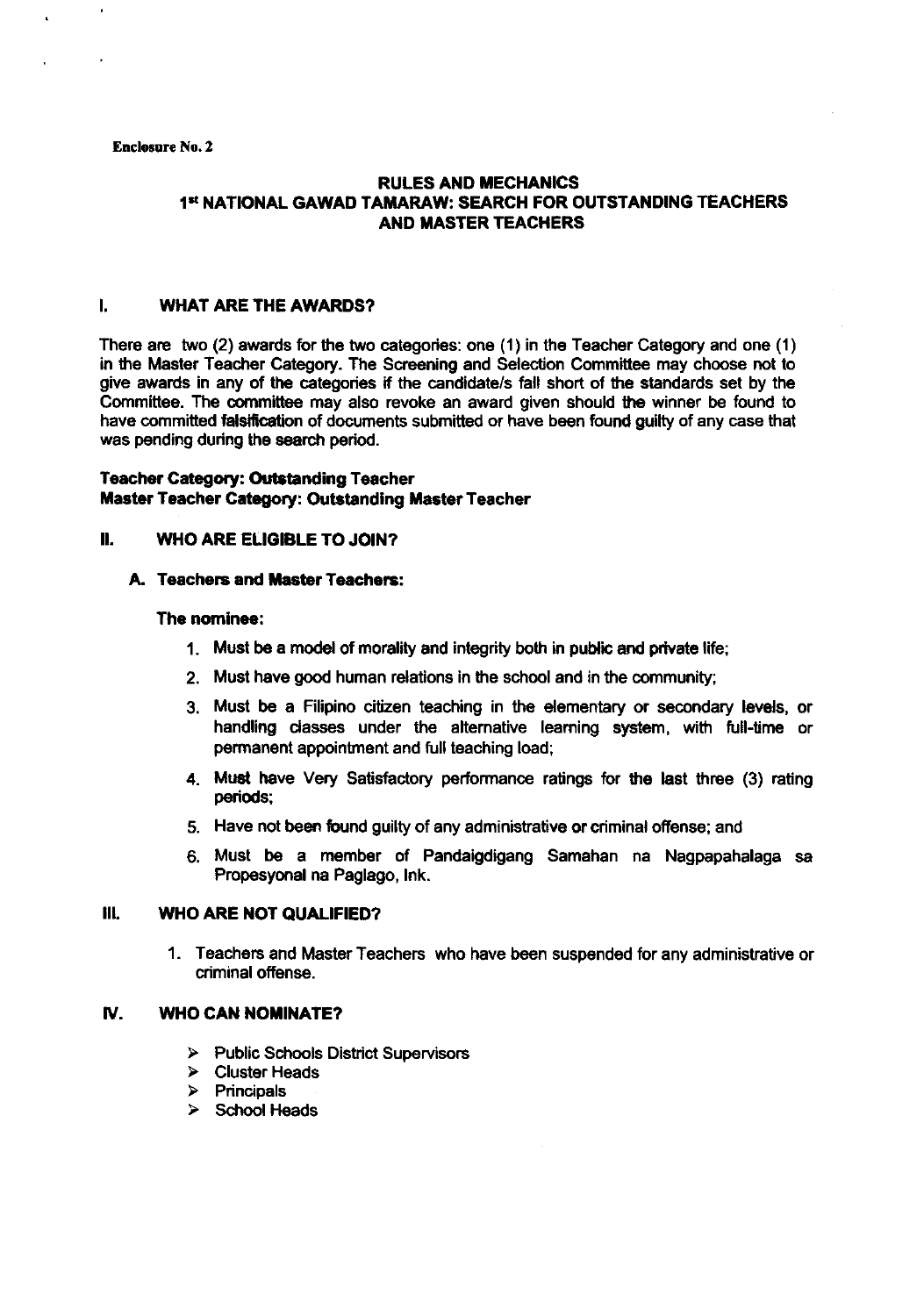#### $V_{\text{L}}$ **WHAT ARE THE NECESSARY ATTACHMENTS?**

- 1. Duly accomplished nomination form with one-page write-up about the nominee
- 2. Comprehensive Curriculum Vitae

 $\epsilon$ 

- 3. Certification that nominee has not been suspended for any administrative or criminal offense
- 4. Certified true copies of Performance Ratings in the last three (3) rating periods.
- 5. Supporting documents following the specific criteria on Documents Analysis. Photocopies must be certified true and verified against the original.

#### VI. WHAT IS THE TIMETABLE FOR THIS SEARCH?

## 1st NATIONAL GAWAD TAMARAW: SEARCH FOR OUTSTANDING TEACHERS **AND MASTER TEACHERS**

| May 1, 2022 - August 15, 2022 | Submission of nomination form and<br>requirements and credentials (Hard Copy)<br><b>And Documents Analysis</b> |
|-------------------------------|----------------------------------------------------------------------------------------------------------------|
| <b>September 1-15, 2022</b>   | Live Interview via Google Meeting                                                                              |
| September 16-25, 2022         | <b>Announcement of Nominees</b>                                                                                |
| <b>October 2, 2022</b>        | <b>Awards Night Via Google Meeting</b>                                                                         |

Reciever: JOMEL E. SALCEDA

Address: Purok Pag-asa (Kanan), Brgy. Payompon, Mamburao, Occidental Mindoro Cellphone Number: 09772136654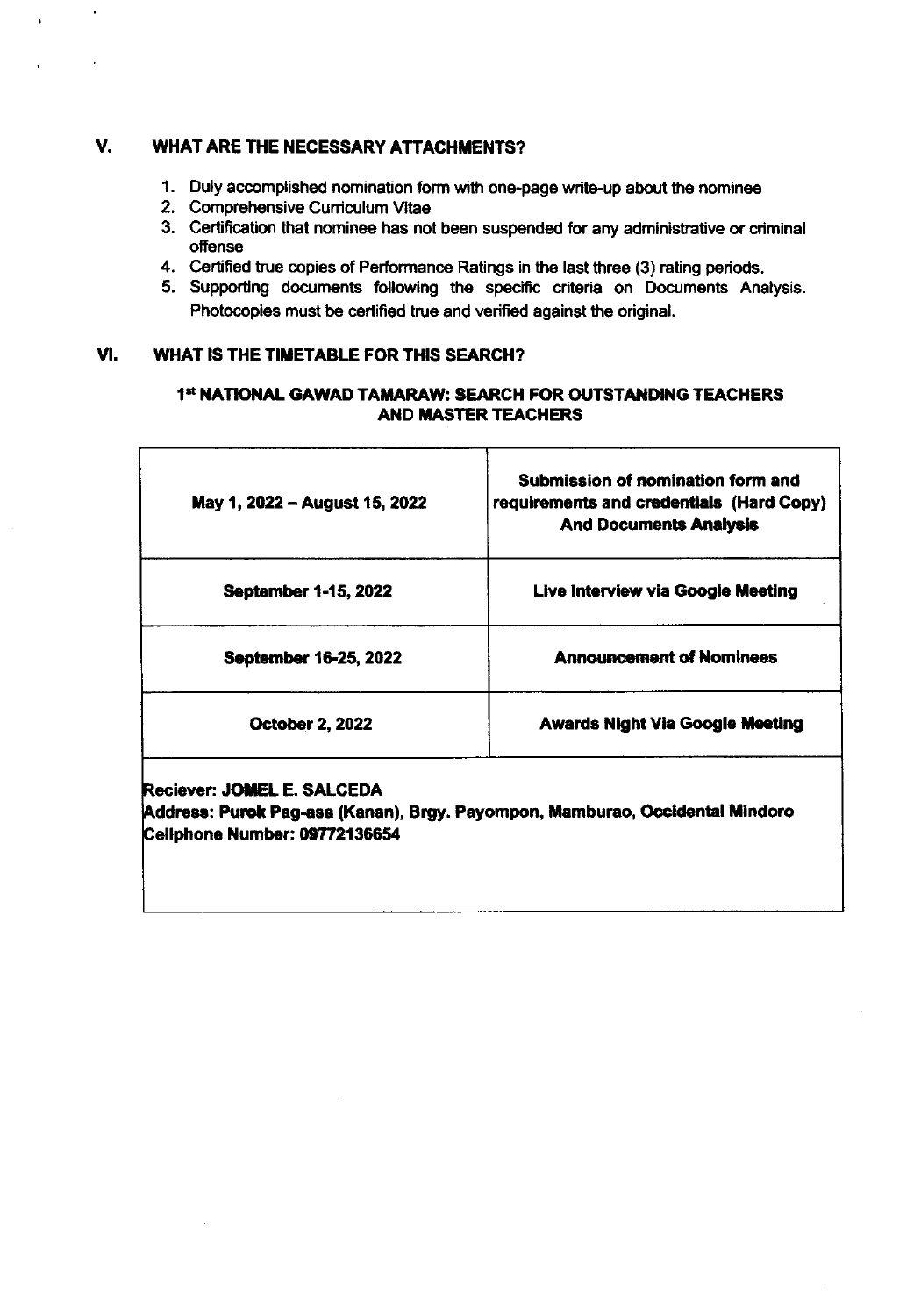#### **CRITERIA FOR EVALUATION** 1st NATIONAL GAWAD TAMARAW: SEARCH FOR OUTSTANDING TEACHERS AND MASTER **TEACHERS**

|  |                                                | 1. Instructional Competence <b>communications</b> 1. Instructional Competence |
|--|------------------------------------------------|-------------------------------------------------------------------------------|
|  | a. Teaching Competence 4.15 pts                |                                                                               |
|  | <b>b.</b> Outstanding Accomplishments - 20 pts |                                                                               |
|  | <b>C.</b> Action Research                      | $-10$ pts                                                                     |
|  | d. Creativity and Innovations - 10 pts         |                                                                               |
|  |                                                |                                                                               |
|  | a. Education                                   | - 10 pts                                                                      |
|  | b. Speakership                                 | $-5$ pts                                                                      |
|  | c. Demonstration Teaching - 5 pts              |                                                                               |
|  | d. Trainings                                   | $-5$ pts                                                                      |
|  | e. Publications                                | - 5 pts                                                                       |
|  | 3. Community Development/Services  10 points   |                                                                               |
|  | a. Outreach Activities - 5 pts                 |                                                                               |
|  | b. Networking Linkages - 5 pts                 |                                                                               |
|  |                                                |                                                                               |

100 points

## 1. Instructional Competence

 $\chi^2_{\rm{max}}$  and  $\chi^2_{\rm{max}}$ 

 $\mathcal{L}^{\text{max}}$  and  $\mathcal{L}^{\text{max}}$ 

## a. Teaching Competence 15 points

1. Teaching Competence - Average Numerical Rating of IPCRF for the last three (3) years.

| Rating | <b>Points</b> | Rating    | <b>Points</b> |
|--------|---------------|-----------|---------------|
| 5.0    | 15            | 4.2       |               |
| 4.9    | 14            | 4.1       | 6             |
| 4.8    | 13            | 4.0       | 5             |
| 4.7    | 12            | 3.9       | 4             |
| 4.6    | 11            | 3.8       | 3             |
| 4.5    | 10            | 3.7       | 2             |
| 4.4    | 9             | 3.6       | 2             |
| 4.3    | 8             | 3.5-below |               |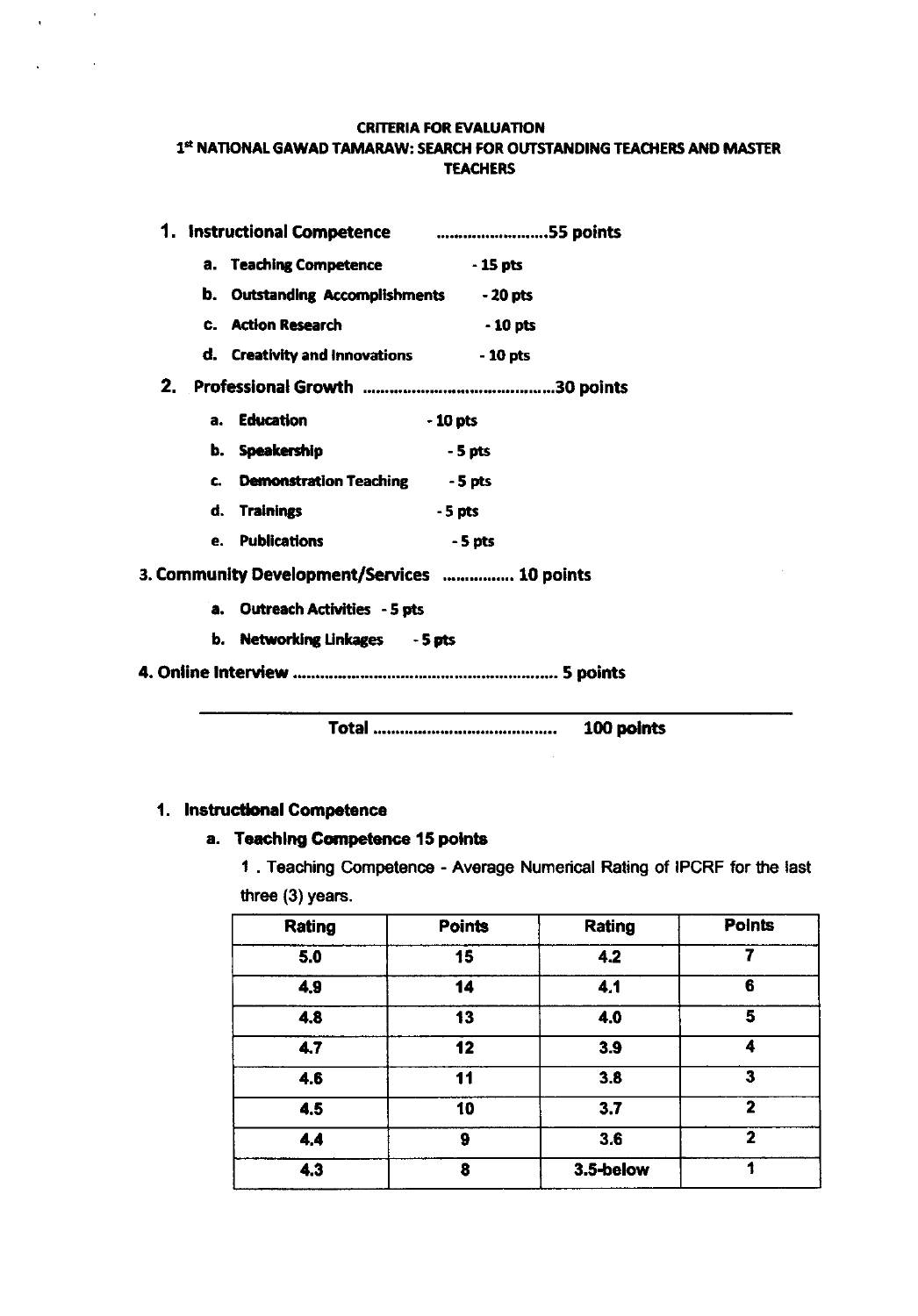#### b. Outstanding Accomplishments 20 points

## 1. Outstanding Employee Awardee (10 points)

Only the highest level/place obtained shall be credited with the corresponding point/s.

| <b>School Level</b> |     |                 | <b>District Level</b> |     | <b>Division Level</b> |                 | <b>Regional Level</b> | <b>National Level</b> |           |
|---------------------|-----|-----------------|-----------------------|-----|-----------------------|-----------------|-----------------------|-----------------------|-----------|
| 1st                 | pt  | 1 <sub>st</sub> | 3 pts                 | 1st | 5 pts                 | 1 <sub>st</sub> | $\delta$ pts          | 1st                   | 10<br>pts |
| 2nd                 | .ס  | 2 <sub>nd</sub> | . pts                 | 2nd | - pts                 | 2 <sub>nd</sub> | <b>pts</b>            | 2 <sub>nd</sub>       | o<br>pts  |
| 3rd                 | .25 | 3rd             | pt                    | 3rd | 3 pts<br>_____        | 3rd             | pts                   | 3rd                   | pts       |

#### Supporting document/s:

(1) Ceft'ficate of Recognition, (2) Rank List or Memorandum

2. Outstanding Accomplishment -Highest Level obtained for the last three (3) years. (10 polnts)

Coach trainer of winning students in different competitions.

#### **1st Place**

- o **internationa**l ………………………………………10 points
- National 8.5 poinb o
- o **Regiona**
- o
- o **District ....**
- Scfiool ... .2.5 points o

#### 2nd Placa

- o
- o
- o
- Division . ........5 pdnts o
- o Distdct ......... .......3.5 pctints
- o School ......... ....2 points

#### 3rd Place

- ... . .......<br>。 Int**ernatio**nal ………………………………………9 points
- o **National ………………………………………7.5 points** o R6gional ..............6 points
- o Division 4.5 points
- o District ..........3 points
- o School .. ....1.5 points

Supporting document/s:

(1) Certificate of Recognilion, (2) Rank List or Memorandum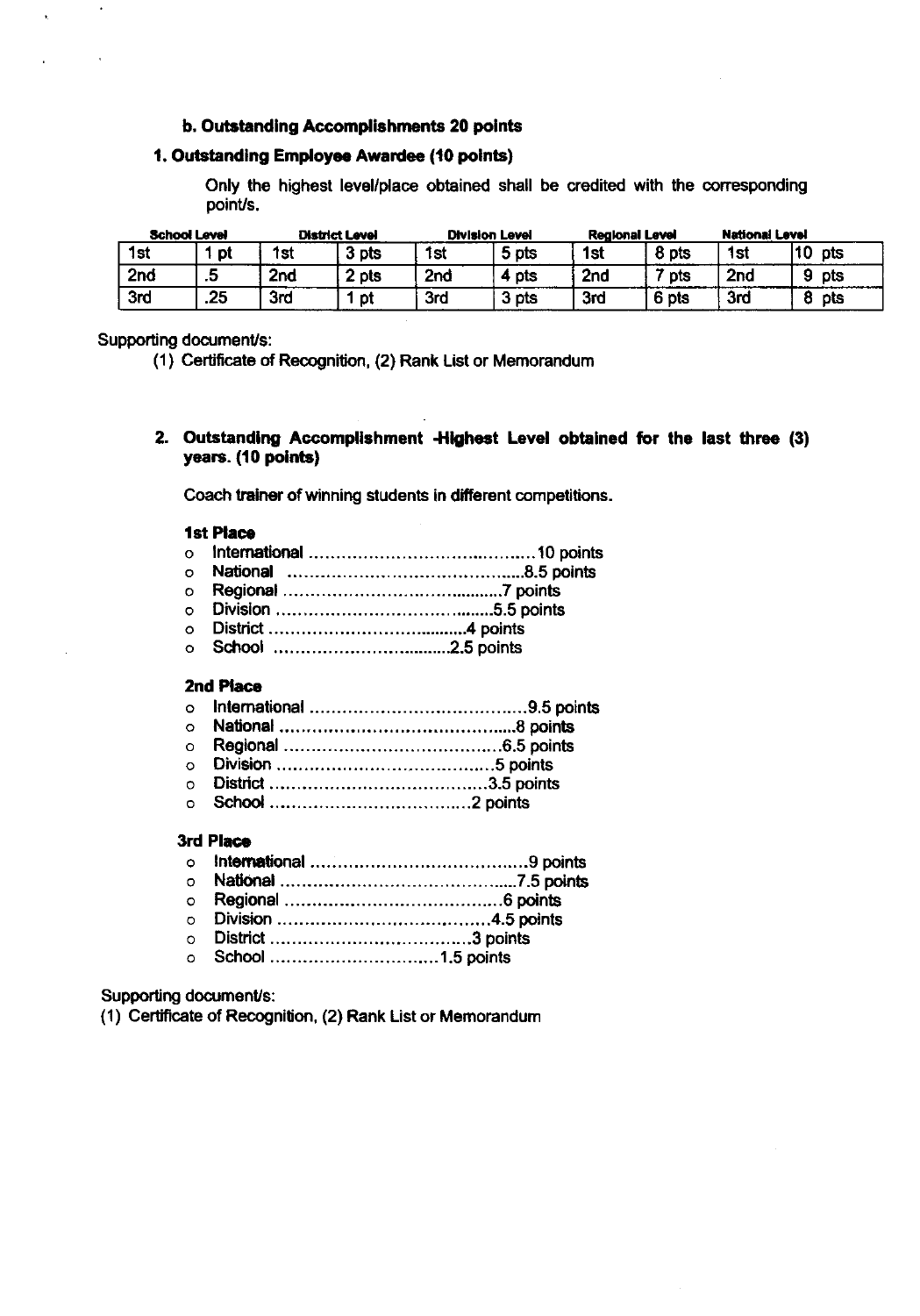## c. Action Research (10 points)

Action research should be properly documented and approved by immediate superiors and attested by division or regional officials. Points shall be divided by the number of researchers in case of group/team research.

| Level                                   |        |
|-----------------------------------------|--------|
| (1 research only)                       | Points |
| Conducted in the school level           |        |
| Conducted in the district/cluster level |        |
| Conducted in the division               |        |
| Conducted in the region                 |        |
| Conducted in the national level         | 1በ     |

Supporting document/s: (1) Copy of the action research

## d. Creativity and innovations (10 points)

Innovative and creative work plan, module or instructional material, Continuous lmprovement Program (ClP) projects, properly documented and apprcved by immediate superiors and attested by division or regional officials. Points shall be divided by the number of members in case of group/team projects.

| Level                           | <b>Points</b> |
|---------------------------------|---------------|
| Fully implemented in the school |               |
| Adopted in the district/cluster |               |
| Adopted in the division         |               |
| Adopted in the region           |               |
| Adopted in the national level   | 10            |

## Supporting document/s:

( 1 ) Copy of the lnnoYalion

## 2. Professional Growth - 30 points

#### a. Education - 10 pts

| Level                                               | <b>Points</b> |  |
|-----------------------------------------------------|---------------|--|
| At least 27 MA units                                | 2             |  |
| <b>Completed Academic Requirements for Master's</b> |               |  |
| Degree                                              |               |  |
| Master's Degree                                     | 6             |  |
| <b>Completed Academic Requirements for Doctoral</b> |               |  |
| Degree                                              | 8             |  |
| <b>Doctoral Degree</b>                              | 10            |  |
|                                                     |               |  |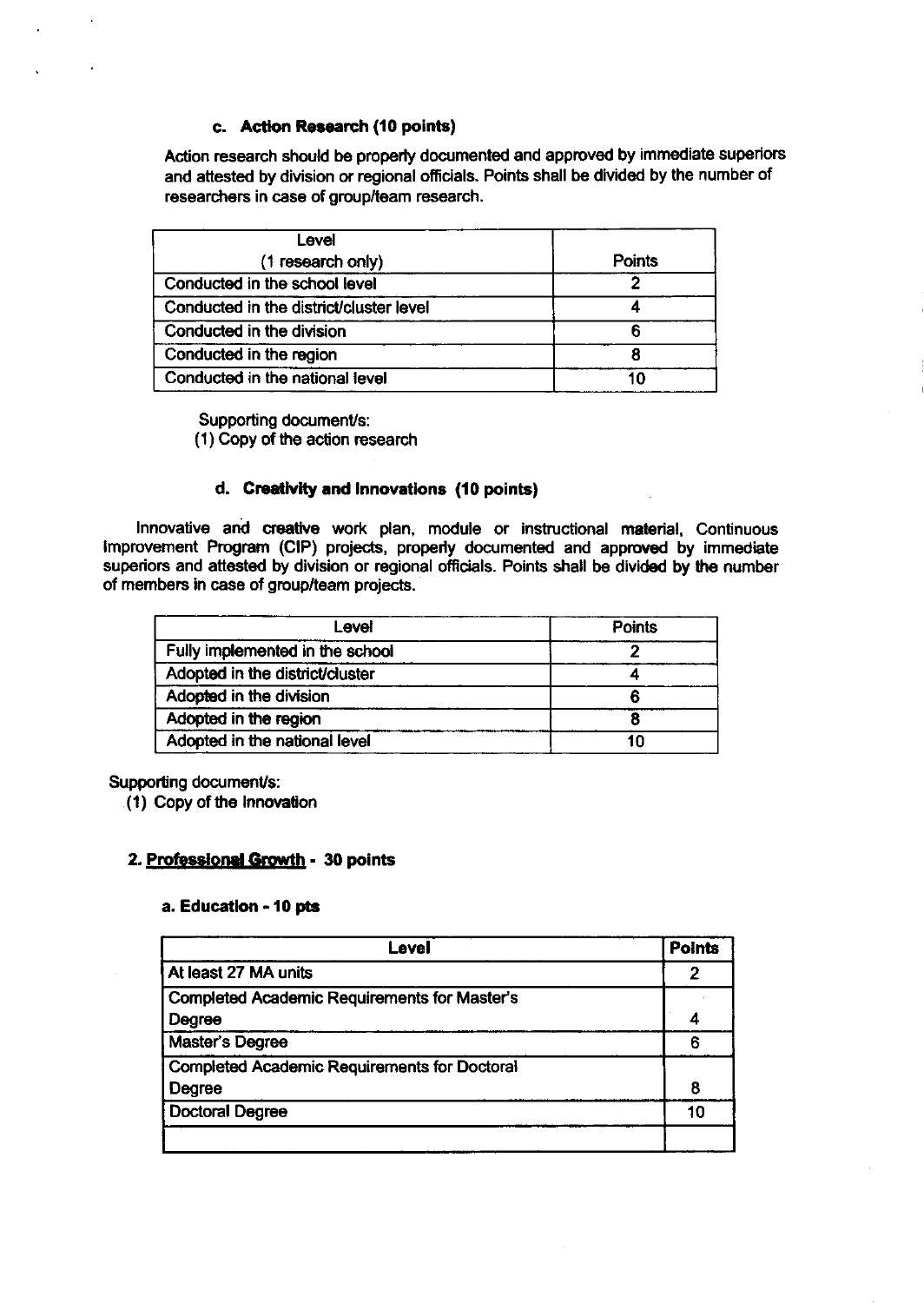tradeigdigang Samahan na<br>Nagpapahalaga sa Properyonal<br>.... Rocines Juli i maglego, hik.<br>nu Paglego, hik.



Pandaigdigang Samahan na Nagpapahalaga sa Propesyonal na Paglago, lnk.

rok Pag-asa, Brgy. Payompon, Mamburac, Occidental Mindoro



Aptil 24,2022

Dear Sir/Madam:

Greetings of peace and love!

We are sincerely pleased to inform you that Pandaigdigang Samahan na Nagpapahalaga sa Propesyonal na Pagtago, Ink. will be hosting its first National Gawad Tamaraw: Search for Outstanding Teachers and Master Teachers. This event is an opportunity to recognize the outstanding performance of teachers who have meaningfully taken their journey of empowering and inspiring learners through their continuous academic, personal, and professional development. The event will be streamed through the Pandaigdigang Samahan na Nagpapahalaga sa Propesyonal na Paglago, Ink. official Facebook page.

In this regard, we would like to request your office's official advisory regarding the National Gawad Tamaraw: Search for Outstanding Teachers and Master **Teachers** and the various academic institutions under its care and supervision. We believe that proper information dissemination to the school heads and teachers regarding the event is significant in the academe.

Attached herewith are the guidelines, qualifications, criteria for evaluation, and the schedule of the event.

For more information and/or clarifications regarding this communication, you may reach us through our mobile number 0977-213-6654 and/or email address pandaiedieanesamahan. 22@gnail. com

Thank you so much and more powers!

Very truly yours,

JOMEL<sup>(E.</sup> SALCEDA, LPT, DLitt, DHum Founder and. Chairmon



FB Page: Pandaigdigang Samahan na Nagpapahalaga sa Propesyonal na Paglago, ink. FB Group: Pandaigdigang Samahan na Nagpapahalaga sa Propesyonal na Paglago, ink. Email Address: pandaigdigangsamahan.22@gmail.com **Mobile Number: 09772136654**  $\qquad \qquad$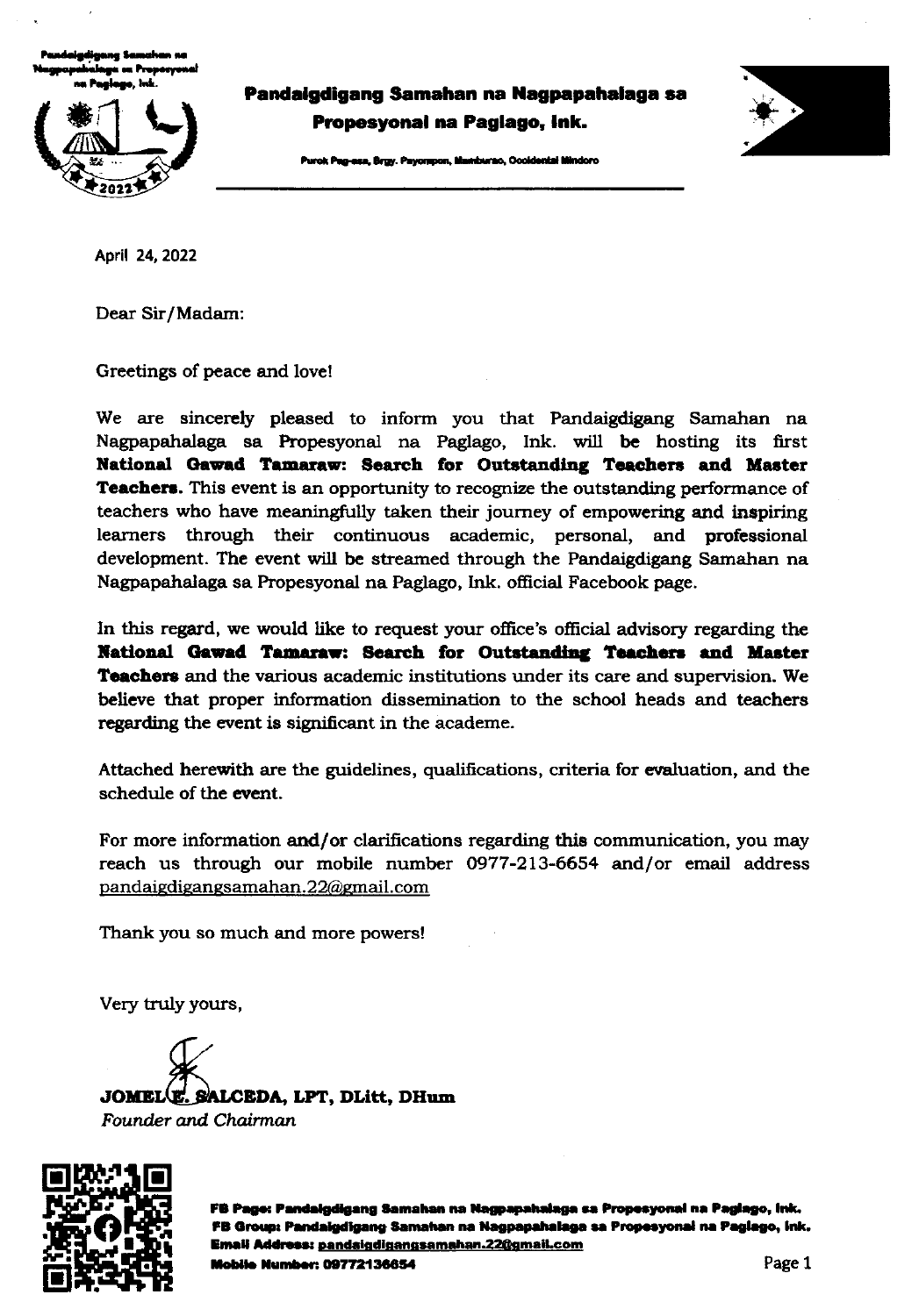## 3. Community Development/Services for the last 3 years (10 points)

#### a. Outreach Programs (5 points)

Outreach programs/activities initiated where nominee served as proponent/chairman.

| No. of<br><b>Times</b> | <b>Point/s</b> |
|------------------------|----------------|
|                        |                |
| 2                      | 2              |
|                        | o              |
|                        |                |
| ς                      |                |

Notes:

For outreach programs/activities where nominee served as member/participant only, the maximum point to be given is 1 point only regardless of the number of times of participation.

For outreach gograms undertaken with other govemment agencies and private organizationsNGOs, these must have documented coordination with the school and the DepEd.

Supporting document/s:

- (1) Action Plan signed by proper authorities
- (2) Narrative and pictorial reports attested by immediate superiors, division or regional officials
- (3) Documentation (ex. endorsement) to show coordination with the school and the DepEd (for outreach programs undertaken with private organizations)

#### b. Networking/linkages (in the past three (3 years) (5 points)

served as instrument for sourcing of funds and other donations in kind for classroom and/ or school facilities, activities properly documented with narrative and pictorial reported attested by immediate supervisors, division or regional officials.

| Estimated amount Of Donations (Cash or in kind) |                                      | Point/s |  |
|-------------------------------------------------|--------------------------------------|---------|--|
|                                                 | $\circ$ Php 50, 000 and above        | 5       |  |
|                                                 | $\circ$ Php 31, 000.00 to 49, 999.00 | 4       |  |
|                                                 | $\circ$ Php 21, 000.00 to 30, 999.00 | 3       |  |
|                                                 | o Php 11, 000.00 to 29, 999.00       | 2       |  |
|                                                 | o Php 1, 000.00 to 10, 999.00        |         |  |

Supporting document/s

- (1) Narrative and pictorial reports attested by immediate superiors, division or regional oficials;
- (2) Documentation.
- 4. Online Interview (5 points)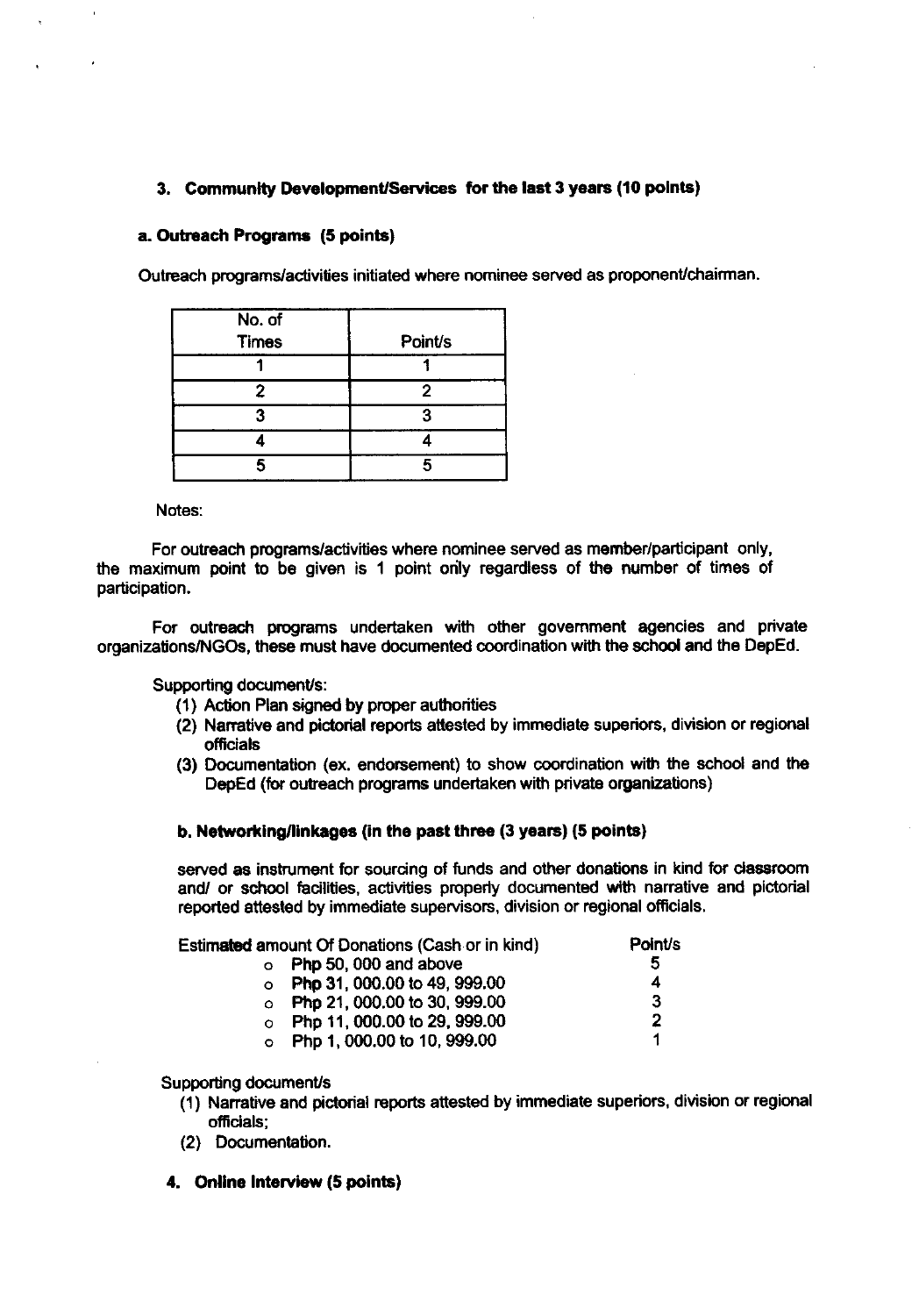Trainings/Seminars/Workshops/Conferences attended must be those organized/sponsored by the DepEd. For those not organized/sponsored by the DepEd, such as those by other govemment agencies and private organizations, these must be related to education and must have an endorsement by the DepEd.

Supporting document/s:

- (1) Certificate of Participation,
- (2) DepEd Endorsement (for those not organized/sponsored by the DepEd)

#### e. Publication/Authorship (For the Last 3 years) (5 points)

Articles/books must be related to education.

Only the highest level obtained shall be credited with the corresponding point/s.

| Level                                                                                                                                          | <b>Points</b>   |
|------------------------------------------------------------------------------------------------------------------------------------------------|-----------------|
| Articles published in a school organ/newsletter<br>(3 articles to get 1.5 points)<br>(2 articles to get 1 point)<br>$(1$ article to get $0.5)$ | 0.5 per article |
| Articles published in a journal/newspaper/magazine of wide<br>circulation<br>(2 articles to get 2 points)<br>(1 article to get 1 point)        | 1 per article   |
| Co-authorship of a book (shall be divided by the number of<br>authors)                                                                         | Δ               |
| Sole authorship of a book<br>(1 book to get 5 points)                                                                                          | 5               |

Supporting document/s:

For articles: (1) Copy of the magazine, newspaper, newsletter For books: (1)Copy of the book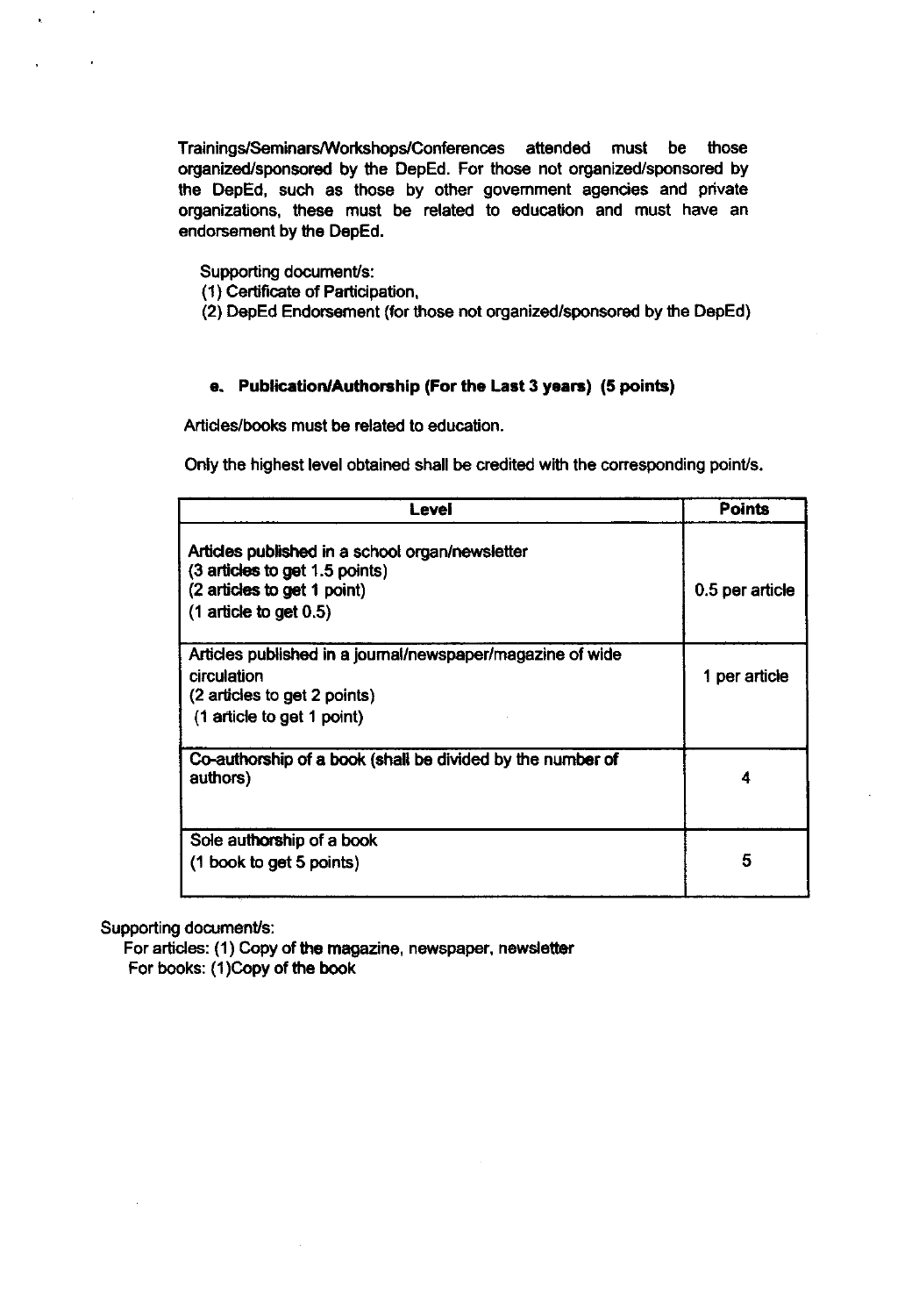## c. Demonstration Teaching ( For the Last 3 years) - 5 points.

Only the highest level obtained shall be credited with the corresponding point/s.

| Level                                                 | <b>Point/s</b> |
|-------------------------------------------------------|----------------|
| <b>School Level</b>                                   | 0.5            |
| (2 demo teachings to get 0.5 point)                   |                |
| District/Cluster Level                                |                |
| (2 demo teachings to get 1 point)                     |                |
| (1 demo teaching to get 0.5 point)                    |                |
| <b>Division Level</b>                                 |                |
| (2 demo teachings to get 2 points)                    | 2              |
| (1 demo teaching to get 1 point)                      |                |
| <b>Regional Level</b>                                 | 3              |
| (1 demo teaching to get 3 points)                     |                |
| National Level (1 demo teaching to get 4 points)      |                |
| International Level (1 demo teaching to get 5 points) | 5              |

Supporting document/s:

 $\lambda$ 

(1) Certification of demonstration teaching;

(2) Copy of Lesson Plan used in demonstration teaching.

## d. Trainings/Seminars/Workshops/Conferences attended for the last 3 years (5 points)

Only the highest level obtained shall be credited with the corresponding point/s.

| Level                                           | <b>Point/s</b> |
|-------------------------------------------------|----------------|
| <b>School Level</b>                             | 0.5            |
| (2 seminars to get 0.5 point)                   |                |
| <b>District/Cluster Level</b>                   |                |
| (2 seminars to get 1 point)                     |                |
| (1 seminar to get 0.5 point)                    |                |
| <b>Division Level</b>                           |                |
| (2 seminars to get 2 points)                    | 2              |
| (1 seminar to get 1 point)                      |                |
| <b>Regional Level</b>                           | 3              |
| (1 seminar to get 3 points)                     |                |
| National Level (1 seminar to get 4 points)      |                |
| International Level (1 seminar to get 5 points) | 5              |

Notes:

Trainings/Seminars/Workshops/Conferences attended must have been conducted for at least 3 days. Hence, a 3-day seminar is equivalent to 1 seminar only.